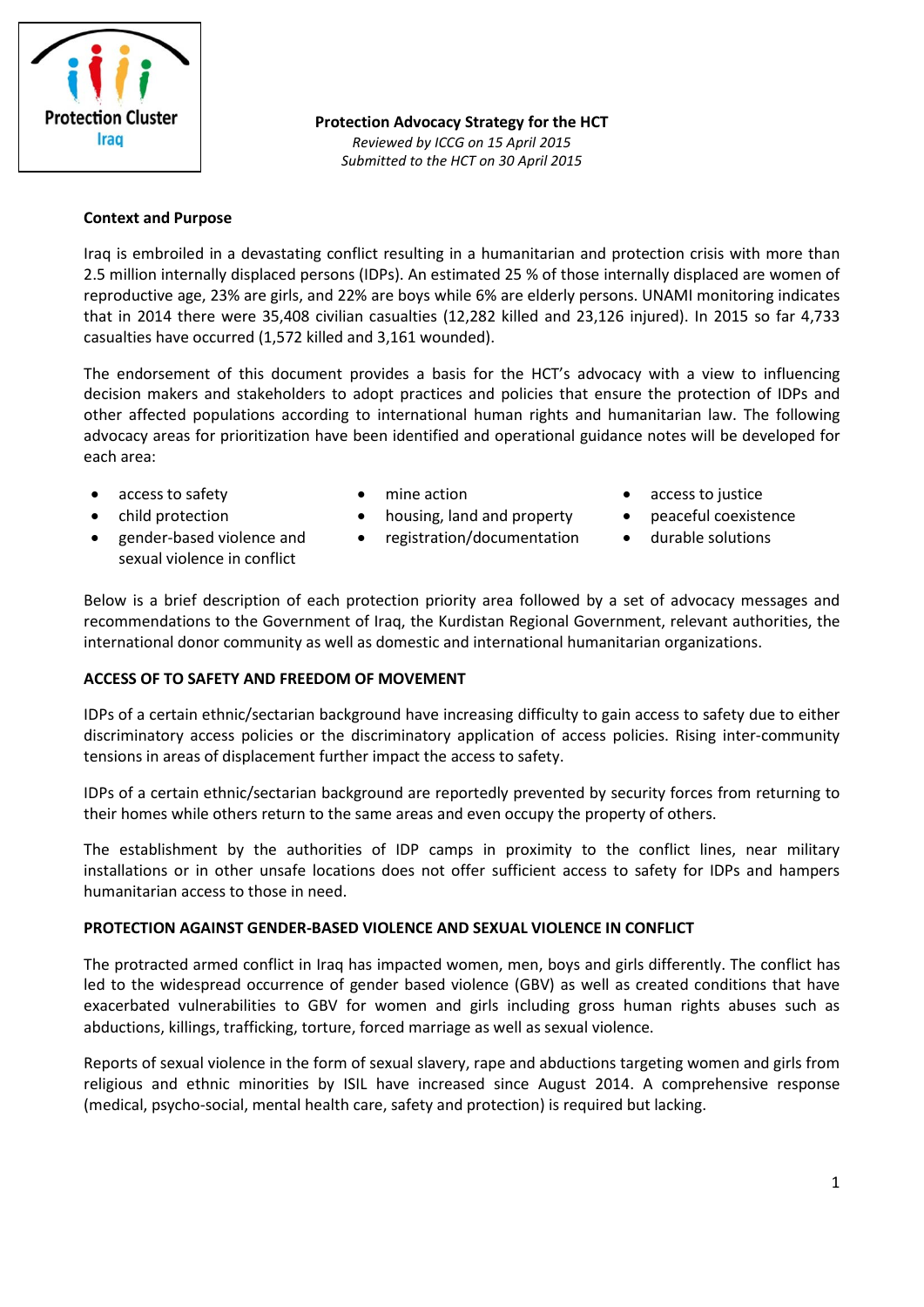Surveys in camp and non-camp locations revealed gender related protection issues including long distances to and poor lighting in toilets and washing facilities. Overcrowded living conditions coupled with increasing rent and unemployment carry significant risks of exposure to sexual and gender based violence (SGBV) for both women and girls. Addressing the specific needs and minimizing the SGBV risk of women and girls remains challenging.

# **CHILD PROTECTION**

Approximately 55% of Iraq's displaced population is under the age of 18 years including 34% of school-going age. Children are exposed to a range of child protection violations resulting directly from the conflict or relate to pre-existing protection risks exacerbated by conflict and the weak economy.

Pre-existing child protection concerns include various forms of physical and/or psychological violence, GBV (such as early marriage); child labor; arbitrary detention and abandonment. The conflict has exposed Iraqi children to risks of child killings or injuries, abduction, physical and sexual abuse, exploitation, recruitment by armed groups, separation from caregivers, the death of family members, witnessing or experiencing violence, harassment, discrimination and exclusion, interrupted or unfinished schooling, shifting of roles and responsibilities within the household (including new child-headed households) and breakdown of community-based support mechanisms.

Birth registration is the doorway to protection and individual rights, including identity and the right to citizenship. Many IDP families fail to register children born in IDP camps and/or urban settlements due to a lack of information on unfamiliar procedures, procedural barriers related to missing identification documents or marriage certificates, and a lack of accessible birth registration facilities.

# **PROTECTION AGAINST MINES AND EXPLOSIVE REMNANTS OF WAR (ERW)**

Iraq is among the countries with the highest contamination of mines and ERW in the world which presents significant protection risks to the population. Legacy contamination from four decades of conflict is estimated at over 3,000 minefields and battle locations in an area of more than 300 square kilometers within the northern governorates; the full extent of contamination in centre/south is still unknown. New ERW contamination further compounds the risks.

Mine risk education is desperately needed in areas of return and during displacement. The significant increase in use of improvised explosive devices (IEDs) deliberately targeting civilians and civilian infrastructure by ISIL has already resulted in civilian casualties and hampered the safe return of IDPs.

### **HOUSING, LAND AND PROPERTY (HLP)**

IDPs with limited financial resources are often compelled to reside in inadequate housing, including informal settlements, unfinished or abandoned buildings, religious centres and schools. The Government does not always support programmes to improve these conditions. Rent is one of the largest expenditure among urban IDPs with many facing a risk of eviction as their financial resources dwindle. The risk of eviction is heightened by the absence of tenure agreements with landlords. Many IDPs, particularly female headed families, employ negative coping strategies to pay rent and are likely to shift to less adequate shelter options, such as collective sites, tents and open air.

In newly accessible areas, damage, destruction or unlawful occupation of housing, land and property (HLP) is a pressing concern for all conflict affected populations, in particular returning IDPs. Loss of HLP documentation, coupled with damage or destruction of Land Registry Offices, and the absence of established mechanisms for property restitution and compensation will impede sustainable returns. Institutions that were established previously to address such issues are restricted in doing so by the territorial, time and material limitations of their mandates.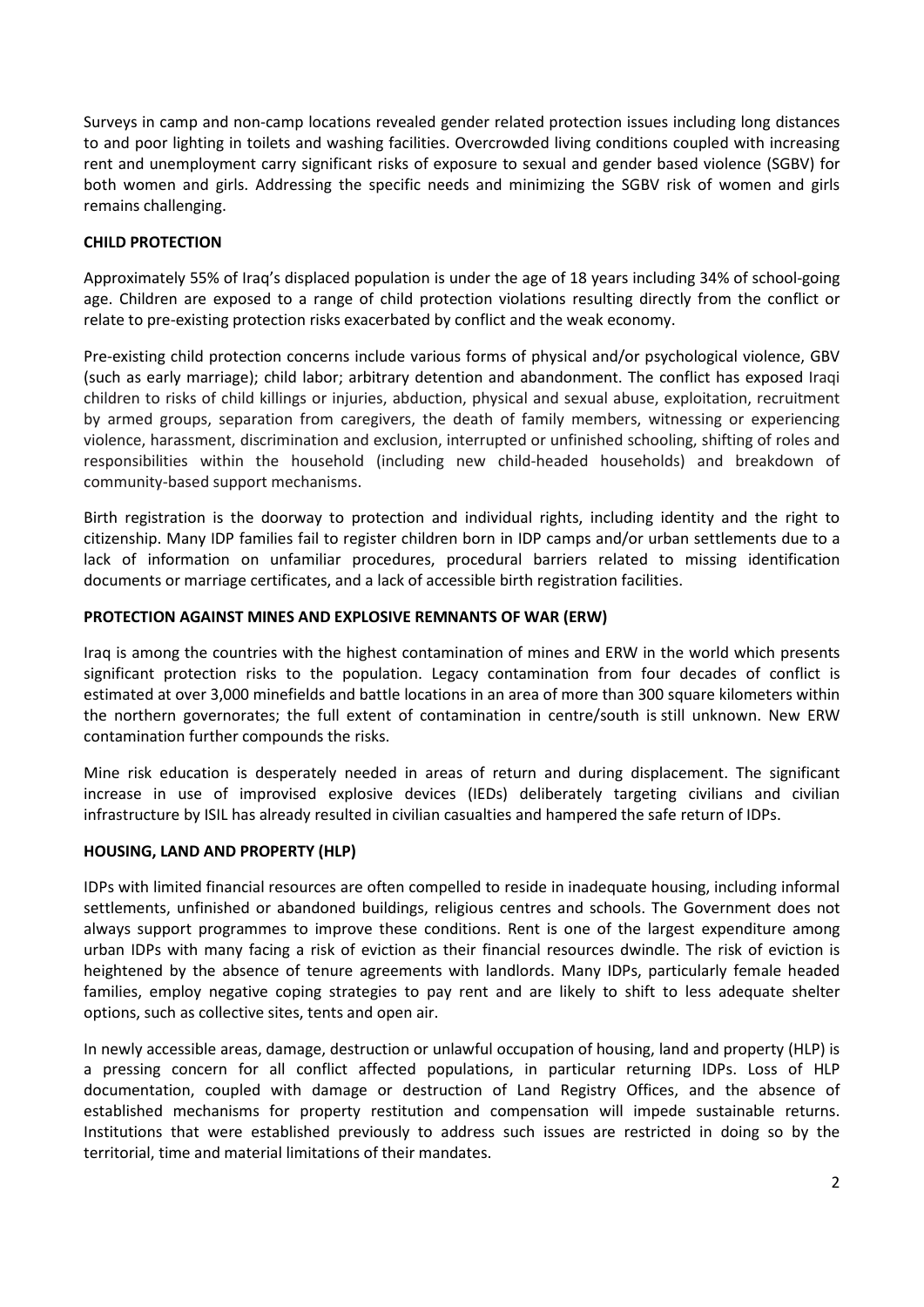### **IDP REGISTRATION/DOCUMENTATION AND CIVIL REGISTRATION/DOCUMENTATION**

Without civil documentation, IDPs face challenges with freedom of movement, registration, residency permits (required to rent housing or secure employment) and civil status rights (births, marriages, divorces, deaths registration, and school enrollment). IDP registration is a prerequisite to access essential government services and financial assistance. Up to 50% of displaced families report at least one family member missing one or more of civil documents critical to their legal identity. Civil IDs can only be replaced by the General Directorate of Civil Status Affairs (Ministry of Interior) in Baghdad, Najaf or Sheikhan, creating obstacles to replacing lost civil IDs or Public Distribution System (PDS) cards.

In the absence of required personal status documents (birth, marriage, divorce or death certificates) IDPs are unable to proceed with registration. Further, restrictive determination of conflict-affected areas by the Government excludes the registration of IDPs originating from non-listed areas and IDPs of a certain background/profile are unable to safely access and register in places of displacement.

# **ACCESS TO JUSTICE**

Under Iraqi law access to entitlements, humanitarian assistance, and sometimes identity documentation, often requires the successful resolution of civil legal claims (e.g. marriage/divorce, abandonment, death certificates, inheritance, child custody, etc). Current civil procedure rules and conflict related logistical challenges prevent IDPs to file and resolve lawsuits in areas of displacement.

IDPs of certain ethnic/sectarian backgrounds are reportedly detained without charge on security ground and not provided access to attorneys. Legal fees are prohibitively expensive for many and unified instructions for courts or law enforcement to address these challenges do not yet exist.

# **PEACEFUL COEXISTENCE**

A UN report from February 2015 documented widespread human rights violations of an increasingly sectarian nature in Iraq, as well as a deterioration of the rule of law in large parts of the country. In this context, returning IDPs can be at risk of revenge killings, intimidation, harassment and other retaliatory practices in their place of origin. Such practices reportedly target individuals and communities of a certain ethnicity/sectarian background or profile including those who remained in their place of origin and are perceived to have collaborated with ISIL. Such retaliatory actions are carried out with impunity and, unless the state delivers justice to the affected communities, there is likely to be a cycle of revenge killings perpetrated by individuals or tribal/sectarian militias. The negative socio-economic impact of the conflict has hardened divisions, contributing to tensions and risks of perpetuating the cycles of violence.

# **DURABLE SOLUTIONS**

Of the total estimated 2.5 million IDPs in Iraq, over one million citizens remain in a protracted situation of internal displacement, since the peak of the sectarian violence in 2006-2007. Many IDPs are subject to or remain at risk of multiple displacements while returning refugees are also at risk of becoming IDPs in Iraq.

The present conditions in Iraq are not conducive to large-scale returns in safety and with dignity. There are increasing reports that IDPs have spontaneously returned in areas recently regained by the authorities or were compelled to return due to poor conditions and restrictions in areas of displacement. Reports have also been received that some IDPs have been prevented from returning as mentioned above. There are claims of post-conflict destruction of houses and properties to prevent their owners from returning. In addition, other durable solutions such as local integration or voluntary internal relocation are not readily available and these options have not been thoroughly explored.

### **PROTECTION ADVOCACY MESSAGES AND RECOMMENDATIONS**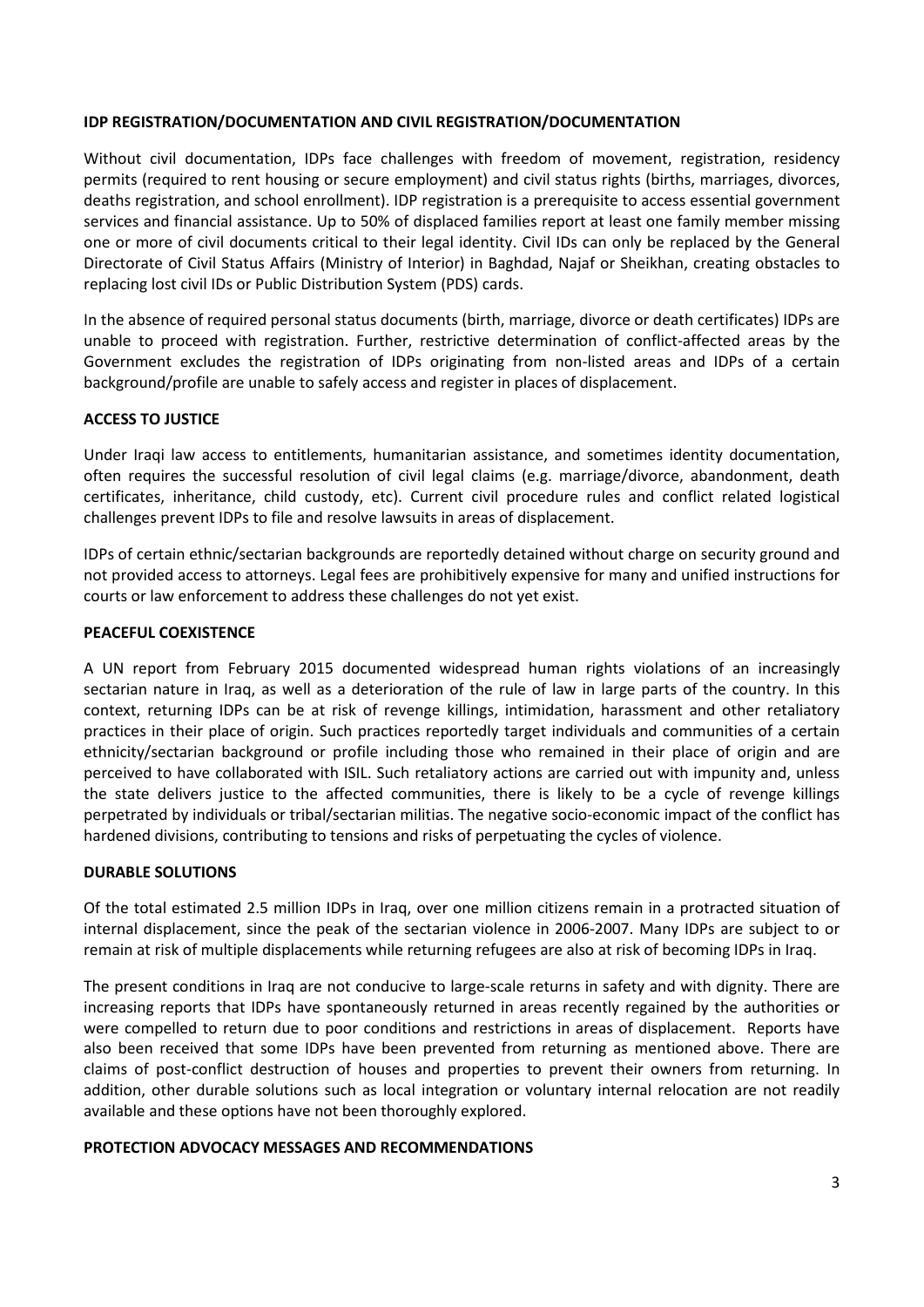# **To the Government of Iraq, the Kurdistan Regional Government and relevant authorities:**

### *Access to safety and freedom of movement*

- 1. Continue their openness to receive and assist displaced persons regardless of ethnicity or religion, recognizing the stress caused on local capacities and legitimate concerns of public order and security.
- 2. Ensure that relevant procedures and practices relating to access to safety, facilitation of temporary stay and constitutional rights are in line with the spirit and letter of human rights and international humanitarian law, without any distinction, in particular, between IDPs coming from listed area and those who do not, and regardless of ethnic/sectarian affiliation.
- 3. Ensure that where legitimate security concerns may require some temporary restrictions on the movement of civilians, such restrictions have a legal basis, are not arbitrarily applied or applied in a discriminatory manner.
- 4. Establish IDP camps or camp-like settings only as a last resort, only in locations where physical safety and security of IDPs will not be at risk, and only where humanitarian presence can be sustained (reference to civilian character of camps).
- 5. Guarantee the right of all IDPs to return, locally integrate or voluntarily relocate without discrimination in compliance with international legal standards.

### *Gender-Based Violence and Sexual Violence in Conflict*

- 6. Align national legislation with international instruments including implementation of the National Action Plan on UN SCR 1325 and the CEDAW concluding recommendations.
- 7. Allocate adequate resources to respond and prevent SGBV and build the capacity of relevant authorities and specialized actors to provide qualitative case management in adherence with best practices.

### *Child protection*

- 8. Facilitate access for IDP and conflict-affected children and their caregivers to non-formal or formal education and basic services, including pyscho-social services and recreation.
- 9. Develop and implement a comprehensive and systematic mechanism for the protection of unaccompanied and separated children.
- 10. Take all necessary measures to ensure that IDP children are registered immediately after birth by, inter alia, establishing civil registration mechanisms in hospitals as well as the use of mobile registration units, particularly in remote and rural areas.

### *Mine action*

11. Prioritize mine action interventions to ensure the safety of all civilian, particularly in areas of return as well as the safe implementation of humanitarian assistance programmes (WASH, Health, Education, etc.)

### *Housing, land and property*

- 12. Enable and safe guard tenancy rights for urban IDPs, returnees and other groups at risk as well as put in place effective means of restitution or compensation for housing, land and property.
- 13. Support improvements to sub-standard housing to increase the stock of affordable, adequate housing.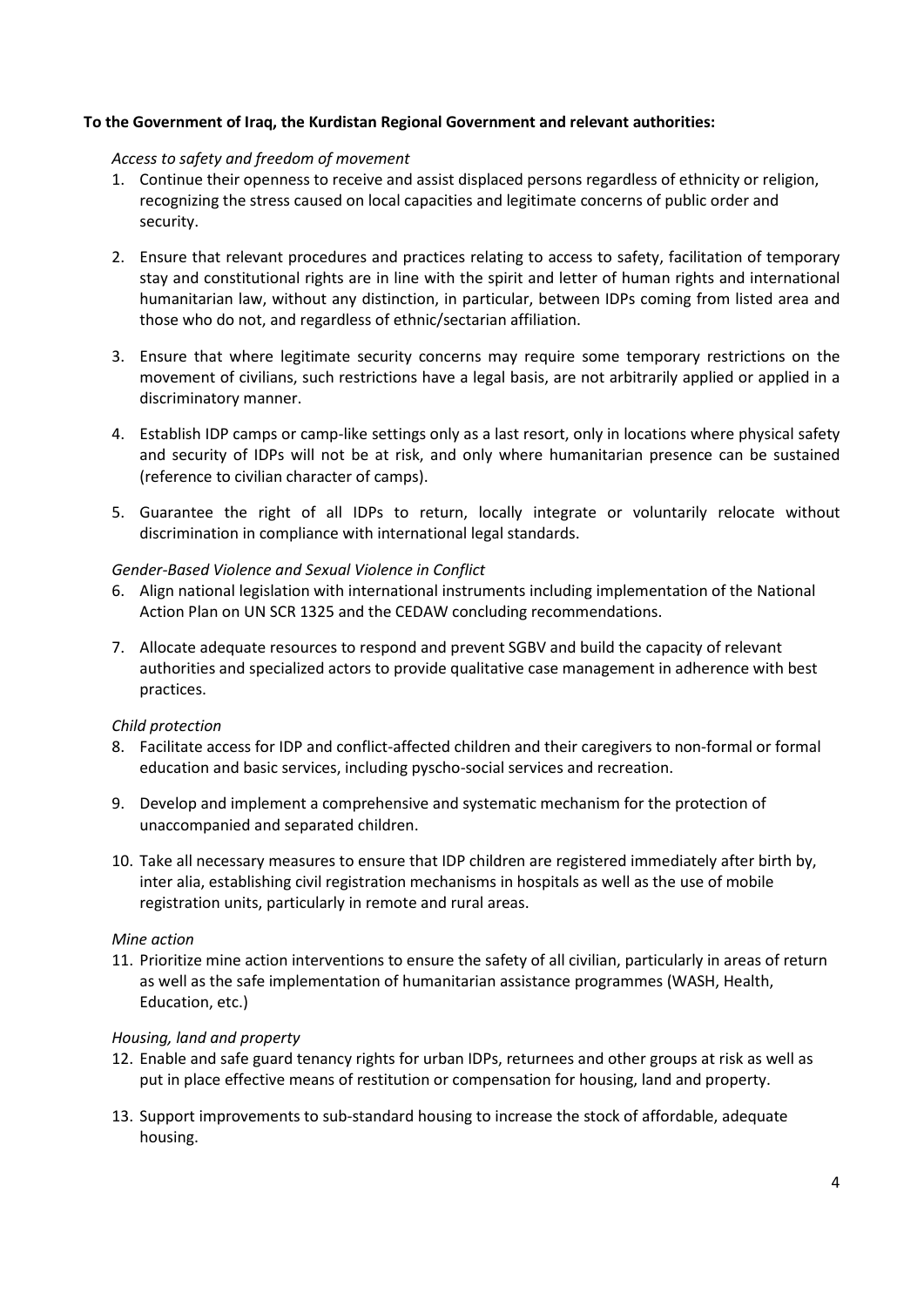- 14. Extend the hospitality afforded to urban IDPs by appealing to host community landlords to enter into formal tenancy agreements with IDP tenants and adopt minimum standards for the protection of IDPs against evictions.
- 15. Extend the mandate of the Property Claims Commission or reconvene streamlined inter-agency mechanisms to address the property restitution or compensation needs of returnees, and support their reconstruction efforts.

# *Civil Registration and Documentation*

- 16. Cease the practice of confiscating civil documentation from IDPs at points of entry or elsewhere, unless such actions conform to international legal standards.
- 17. Develop consistent procedures so that IDPs can effectively retrieve their civil documentation and ensure these procedures are accessible and widely publicized.
- 18. Establish additional alternative facilities or arrangements for issuance/replacement of civil IDs in locations easily accessible to IDPs, while prioritizing areas with high numbers of IDPs.
- 19. Apply uniform standards for sponsorship requirements for residency permits without distinction on the basis of ethnic or sectarian backgrounds.

# *Peaceful coexistence*

20. Address the growing sectarian divide by developing a country-wide response strategy with the participation of IDPs, affected communities, political, humanitarian, human rights and development actors.

### *Durable solutions*

21. Present IDPs with safe and voluntary options including return, local integration or internal relocation. Ensure IDPs do not face coercion in relation to their choice of durable solution.

# **To the High Judicial Council:**

### *Access to justice*

- 22. Issue instructions to remove procedural and logistical barriers to effective access to justice faced by IDPs and request all investigative courts to review and process IDP cases in order to ensure equal treatment of all citizens.
- 23. Establish mechanisms for increased cooperation between the High Judicial Council and the Judicial Council of the Kurdistan Region to facilitate access to justice for displaced citizens, including access to attorneys as well as increased monitoring of due process for cases.

### **To domestic and international humanitarian organizations:**

### *Gender-Based Violence and Sexual Violence in Conflict*

- 24. Within available resources, prioritize the care and protection of survivors of GBV and SVC, and for traumatized women, girls, men and boys and address the needs of affected communities.
- 25. Mitigate severe risks of GBV by addressing issues identified in safety audits, including poor lighting, lack of privacy, overcrowding, un-segregated latrines and communal accommodation.

### *Mine action*

26. Build capacity of relevant authorities for Mine Risk Education activities, clearance of mines/ERW and assistance to victims. Coordinate with education actors to include mine risk awareness messaging in interventions.